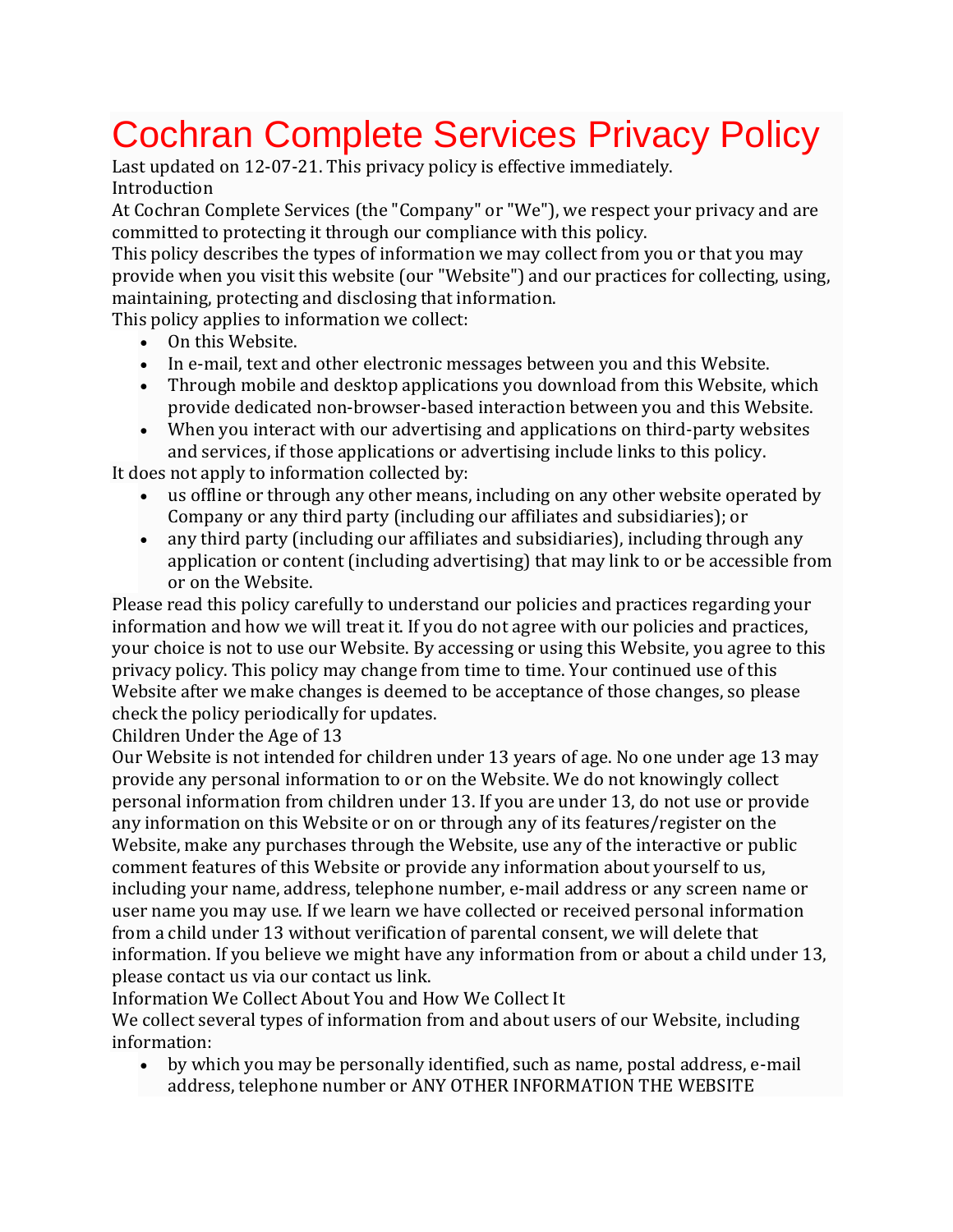COLLECTS THAT IS DEFINED AS PERSONAL OR PERSONALLY IDENTIFIABLE INFORMATION UNDER AN APPLICABLE LAW ("personal information");

- that is about you but individually does not identify you, and/or
- about your internet connection, the equipment you use to access our Website and usage details.

We collect this information:

- Directly from you when you provide it to us.
- Automatically as you navigate through the site. Information collected automatically may include usage details, IP addresses and information collected through cookies, web beacons and other tracking technologies.
- From third parties, for example, our business partners.

Information You Provide to Us.

The information we collect on or through our Website may include:

- Information that you provide by filling in forms on our Website. This includes information provided at the time of registering to use our Website, subscribing to our service, posting material or requesting further services. We may also ask you for information when you report a problem with our Website.
- Records and copies of your correspondence (including e-mail addresses), if you contact us.
- Your responses to surveys that we might ask you to complete for research purposes.
- Details of transactions you carry out through our Website and of the fulfillment of your orders. You may be required to provide financial information before placing an order through our Website.
- Your search queries on the Website.

You also may provide information to be published or displayed (hereinafter, "posted") on public areas of the Website, or transmitted to other users of the Website or third parties (collectively, "User Contributions"). Your User Contributions are posted on and transmitted to others at your own risk. Although we limit access to certain pages/you may set certain privacy settings for such information by logging into your account profile, please be aware that no security measures are perfect or impenetrable. Additionally, we cannot control the actions of other users of the Website with whom you may choose to share your User Contributions. Therefore, we cannot and do not guarantee that your User Contributions will not be viewed by unauthorized persons.

Information We Collect Through Automatic Data Collection Technologies. As you navigate through and interact with our Website, we may use automatic data collection technologies to collect certain information about your equipment, browsing actions and patterns, including:

- Details of your visits to our Website, including traffic data, location data, and other communication data and the resources that you access and use on the Website.
- Information about your computer and internet connection, including your IP address, operating system and browser type.

We also may use these technologies to collect information about your online activities over time and across third-party websites or other online services (behavioral tracking). The information we collect automatically is statistical data and does not include personal information, but we may maintain it or associate it with personal information we collect in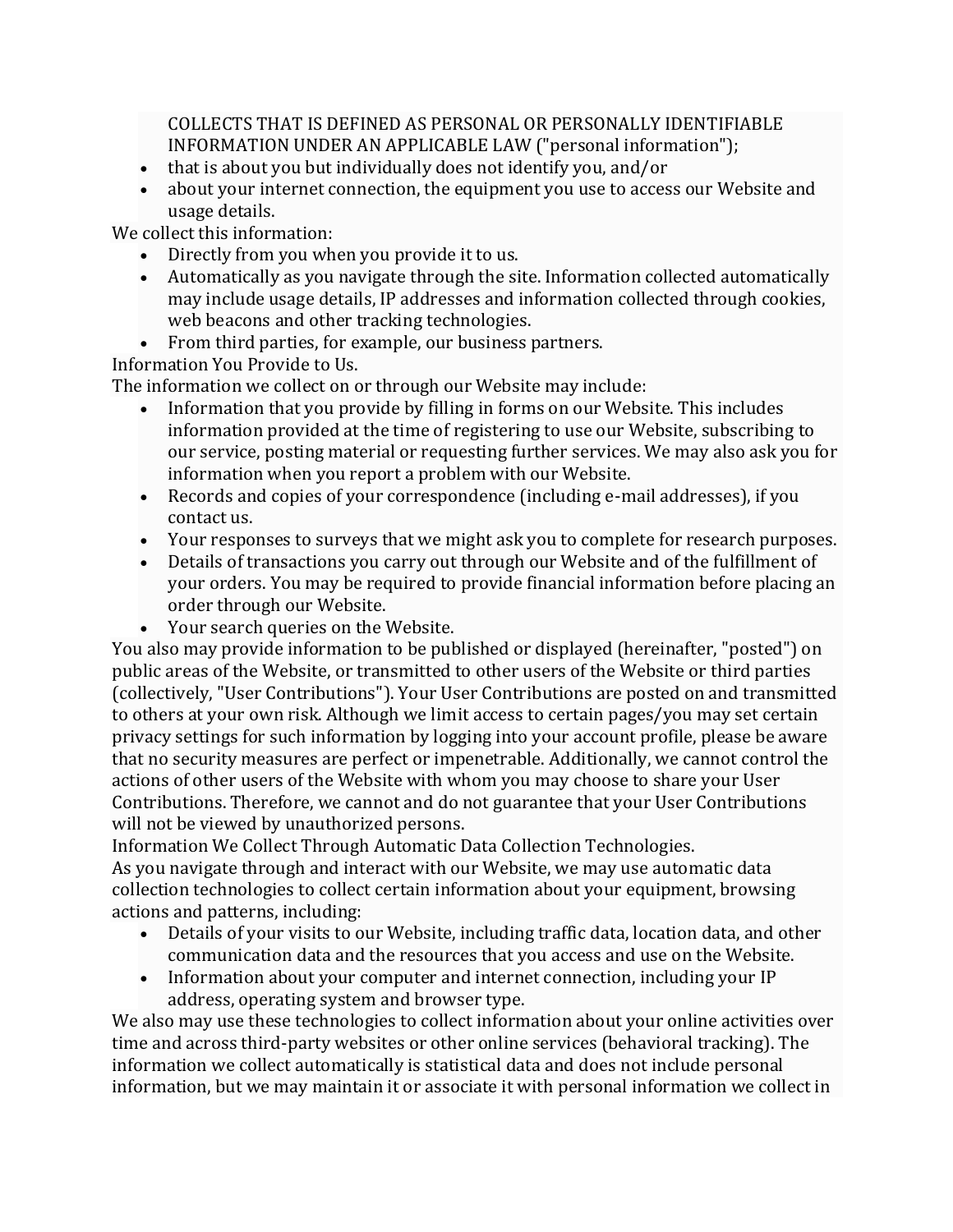other ways or receive from third parties. It helps us to improve our Website and to deliver a better and more personalized service, including by enabling us to:

- Estimate our audience size and usage patterns.
- Store information about your preferences, allowing us to customize our Website according to your individual interests.
- Speed up your searches.
- Recognize you when you return to our Website.

The technologies we use for this automatic data collection may include:

- Cookies (or browser cookies). A cookie is a small file placed on the hard drive of your computer. You may refuse to accept browser cookies by activating the appropriate setting on your browser. However, if you select this setting you may be unable to access certain parts of our Website. Unless you have adjusted your browser setting so that it will refuse cookies, our system will issue cookies when you direct your browser to our Website.
- Flash Cookies. Certain features of our Website may use local stored objects (or Flash cookies) to collect and store information about your preferences and navigation to, from and on our Website. Flash cookies are not managed by the same browser settings as are used for browser cookies.
- Web Beacons. Pages of our the Website may contain small electronic files known as web beacons (also referred to as clear gifs. pixel tags and single-pixel gifs) that permit the Company, for example, to count users who have visited those pages or opened an e-mail and for other related website statistics (for example, recording the popularity of certain website content and verifying system and server integrity).

We do not collect personal Information automatically, but we may tie this information to personal information about you that we collect from other sources or you provide to us. Third-party Use of Cookies and Other Tracking Technologies.

Some content or applications, including advertisements, on the Website are served by third-parties, including advertisers, ad networks and servers, content providers and application providers. These third parties may use cookies alone or in conjunction with web beacons or other tracking technologies to collect information about you when you use our website. The information they collect may be associated with your personal information or they may collect information, including personal information, about your online activities over time and across different websites and other online services. They may use this information to provide you with interest-based (behavioral) advertising or other targeted content.

We do not control these third parties' tracking technologies or how they may be used. If you have any questions about an advertisement or other targeted content, you should contact the responsible provider directly.

How We Use Your Information

We use information that we collect about you or that you provide to us, including any personal information:

- To present our Website and its contents to you.
- To provide you with information, products or services that you request from us.
- To provide you with information about our services
- To provide you with notices about your account/subscription, including expiration and renewal notices.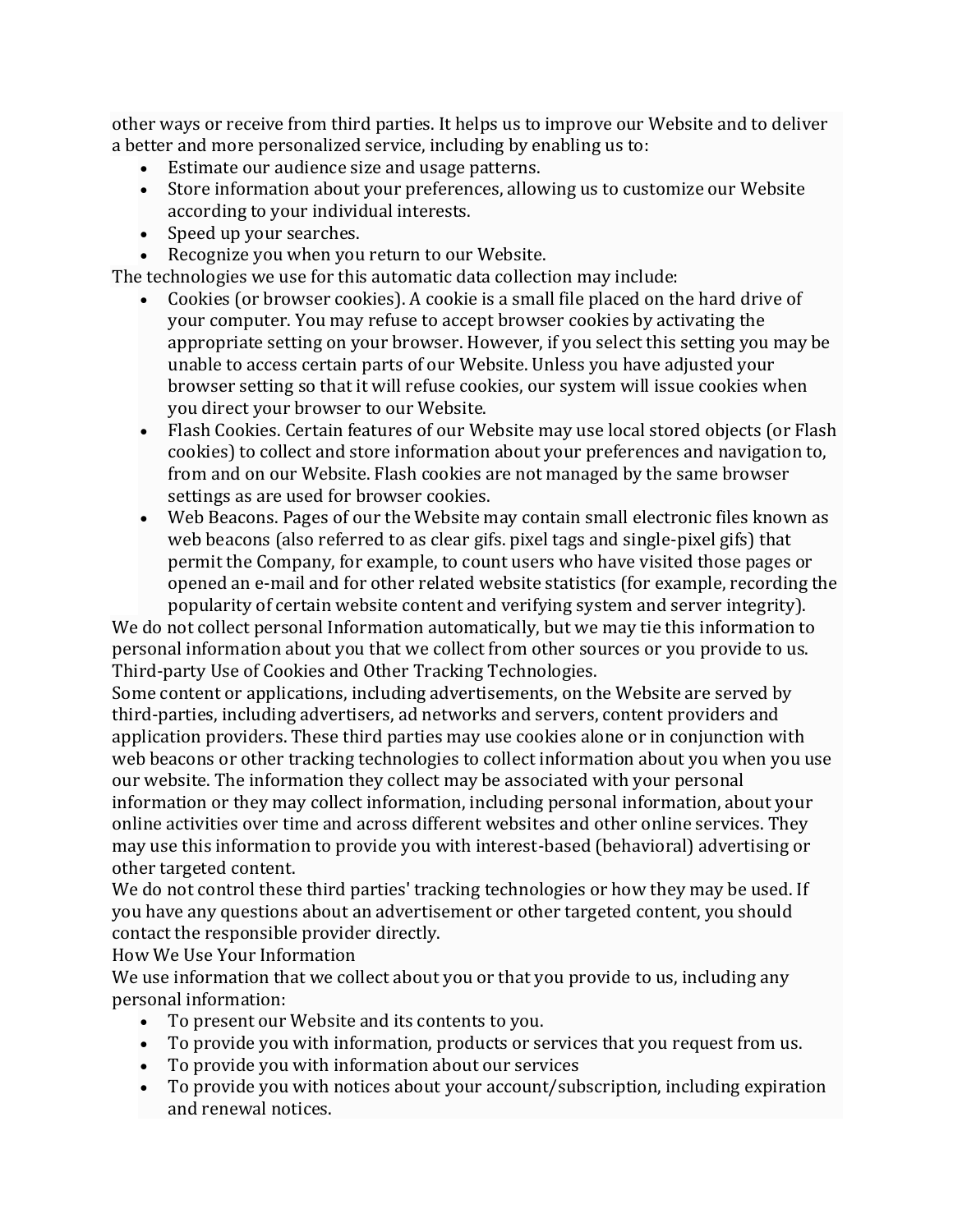- To carry out our obligations and enforce our rights arising from any contracts entered into between you and us, including for billing and collection.
- To notify you about changes to our Website or any products or services we offer or provide though it.
- To allow you to participate in interactive features on our Website.
- In any other way we may describe when you provide the information.
- To fulfill any purpose for which you provide it.
- For any other purpose with your consent.

We may use the information we have collected from you to enable us to display advertisements to our advertisers' target audiences. Even though we do not disclose your personal information for these purposes without your consent, if you click on or otherwise interact with an advertisement, the advertiser may assume that you meet its target criteria. Disclosure of Your Information

We may disclose aggregated information about our users, and information that does not identify any individual, without restriction.

We may disclose personal information that we collect or you provide as described in this privacy policy:

- To our subsidiaries and affiliates.
- To contractors, service providers and other third parties we use to support our business and who are bound by contractual obligations to keep personal information confidential and use it only for the purposes for which we disclose it to them.
- To a buyer or other successor in the event of a merger, divestiture, restructuring, reorganization, dissolution or other sale or transfer of some or all of the Company's assets, whether as a going concern or as part of bankruptcy, liquidation or similar proceeding, in which personal information held by the Company about our Website users is among the assets transferred.
- To third parties to market their products or services to you if you have consented to these disclosures. We contractually require these third parties to keep personal information confidential and use it only for the purposes for which we disclose it to them.
- To fulfill the purpose for which you provide it. For example, if you give us an e-mail address to use the "e-mail a friend" feature of our Website, we will transmit the contents of that e-mail and your e-mail address to the recipients.
- For any other purpose disclosed by us when you provide the information.
- With your consent.

We may also disclose your personal information:

- To comply with any court order, law or legal process, including to respond to any government or regulatory request.
- To enforce or apply our terms of use and other agreements, including for billing and collection purposes.
- If we believe disclosure is necessary or appropriate to protect the rights, property, or safety of the Company, our customers or others. This includes exchanging information with other companies and organizations for the purposes of fraud protection and credit risk reduction.

Choices About How We Use and Disclose Your Information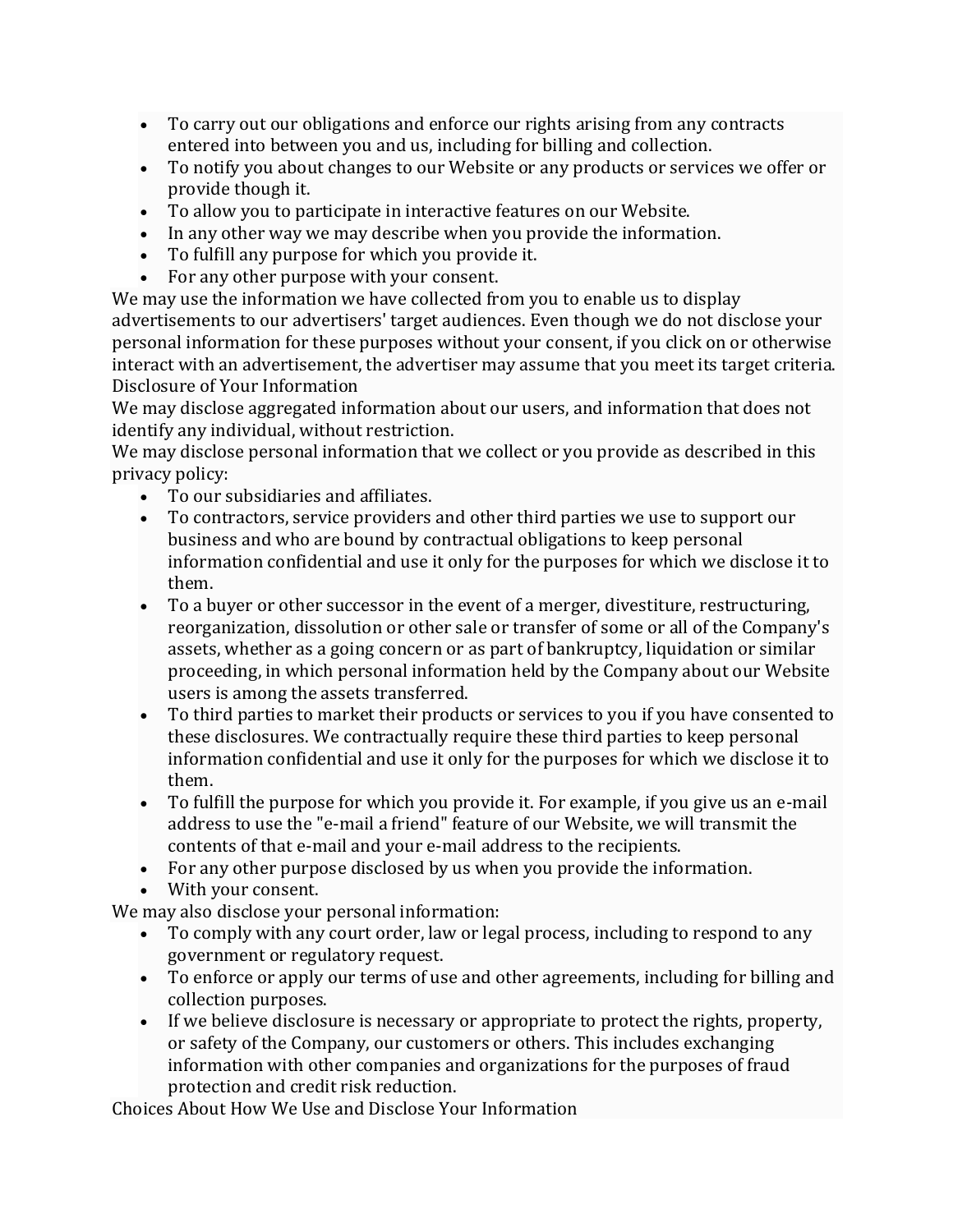We strive to provide you with choices regarding the personal information you provide to us. We have created mechanisms to provide you with the following control over your information:

- Tracking Technologies and Advertising. You can set your browser to refuse all or some browser cookies, or to alert you when cookies are being sent. To learn how you can manage your Flash cookie settings, visit the Flash player settings page on Adobe's website. If you disable or refuse cookies, please note that some parts of this site may then be inaccessible or not function properly.
- We do not control third parties' collection or use of your information to serve interest-based advertising. However these third parties may provide you with ways to choose not to have your information collected or used in this way. You can opt out of receiving targeted ads from members of the Network Advertising Initiative ("NAI") on the NAI's website.

Accessing and Correcting Your Information

You may send us an e-mail via our contact link to request access to, correct or delete any personal information that you have provided to us. We cannot delete your personal information except by also deleting your user account. We may not accommodate a request to change information if we believe the change would violate any law or legal requirement or cause the information to be incorrect.

If you delete your User Contributions from the Website, copies of your User Contributions may remain viewable in cached and archived pages, or might have been copied or stored by other Website users. Proper access and use of information provided on the Website, including User Contributions, is governed by our terms of use.

Your California Privacy Rights

California Civil Code Section § 1798.83 permits users of our Website that are California residents to request certain information regarding our disclosure of personal information to third parties for their direct marketing purposes. To make such a request, please contact us via the Contact Us link.

Data Security

We have implemented measures designed to secure your personal information from accidental loss and from unauthorized access, use, alteration and disclosure

The safety and security of your information also depends on you. Where we have given you (or where you have chosen) a password for access to certain parts of our Website, you are responsible for keeping this password confidential. We ask you not to share your password with anyone.

Unfortunately, the transmission of information via the internet is not completely secure. Although we do our best to protect your personal information, we cannot guarantee the security of your personal information transmitted to our Website. Any transmission of personal information is at your own risk. We are not responsible for circumvention of any privacy settings or security measures contained on the Website.

Changes to Our Privacy Policy

It is our policy to post any changes we make to our privacy policy on this page. If we make material changes to how we treat our users' personal information, we will notify you by email to the e-mail address specified in your account and/or through a notice on the Website home page. The date the privacy policy was last revised is identified at the top of the page. You are responsible for ensuring we have an up-to-date active and deliverable e